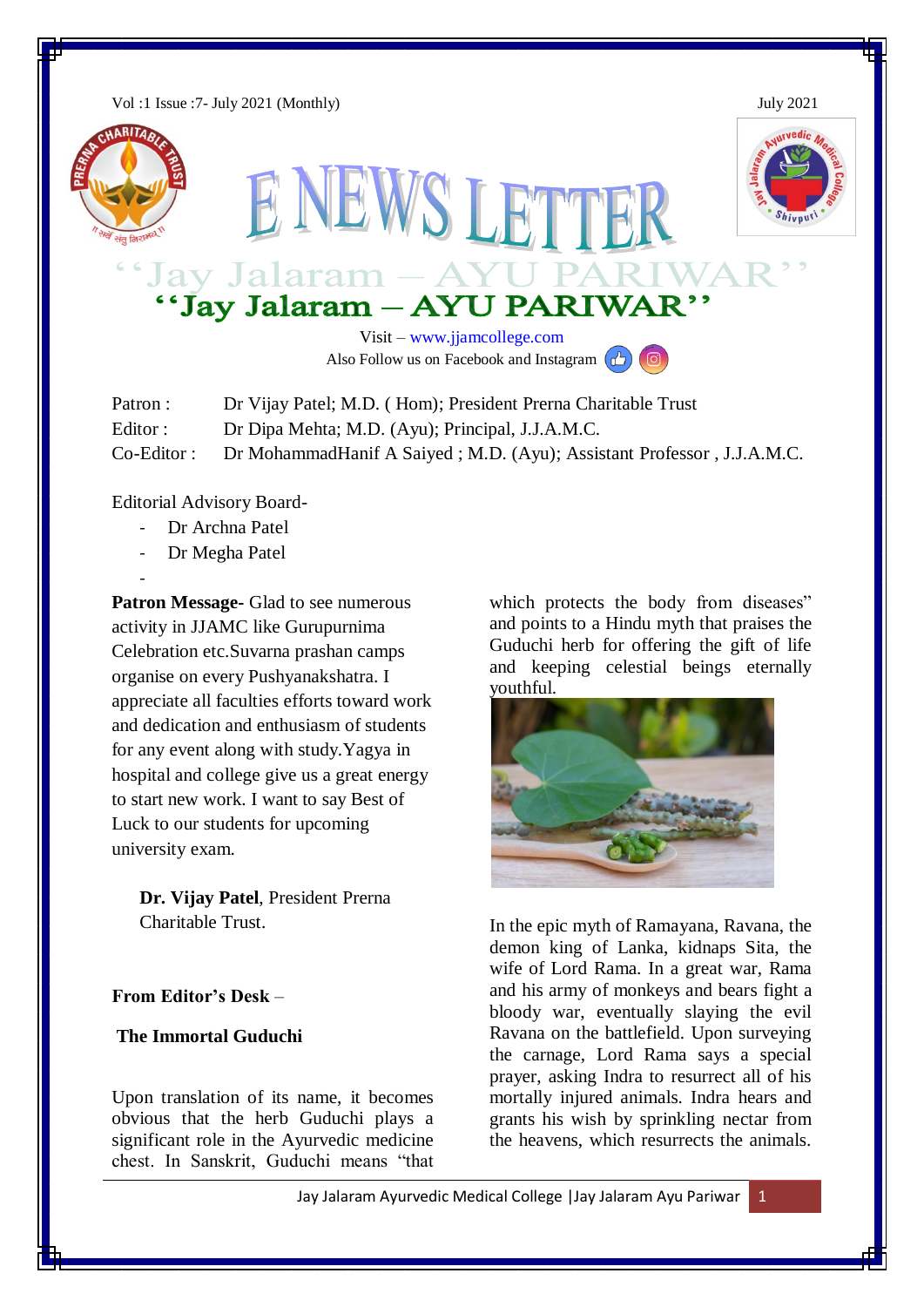And wherever this nectar fell is where the Guduchi plant began to grow.

In [Ayurvedic medicine,](https://www.ayurvedacollege.com/blog/guduchi/) Guduchi is one of three Amrit plants, alongside Garlic and [Haritaki.](https://organicindiausa.com/haritaki/) The Sanskrit term "Amrit" means "nectar" or "ambrosia."

#### **Achieving Balance Between the Doshas**

As the story goes, the blessing of Lord Indra caused Guduchi to grow abundantly throughout tropical India. It resembles a large, climbing shrub with green, heartshaped leaves, and is [categorized as](http://www.ayurveda.hu/api/API-Vol-1.pdf) *rasa*, or bitter and astringent, and as *virya*, meaning hot; and it is known to have the *karma* (action) of kindling digestive fire. As such, Guduchi pacifies all three doshas — Vata, Pitta, and Kapha. [Dr. Sing](https://www.ayurtimes.com/medhya-rasayana-nootropic-herbs-cognitive-enhancers/)  [wrote](https://www.ayurtimes.com/medhya-rasayana-nootropic-herbs-cognitive-enhancers/) that *The Ayurvedic Pharmacopoeia of India*, published by the Government of India, mentions Guduchi's Kapha and Pitta pacifying properties by virtue of its bitter and astringent taste. The Guduchi plant's sweet, post-digestive effect balances Vata and Pitta doshas and provides overall nourishment to the body.

Ayurvedic practitioners down through history have found [Guduchi useful](https://doshaguru.com/guduchi/) for inflammatory conditions, such as eye, urinary, skin, respiratory and digestive disorders caused by Pitta's excessive systemic heat. Due to its anti inflammatory properties, the plant is also useful for Vata conditions that may affect joint health, cause chronic pain and discomfort, lead to skin and digestive issues, and cause spasms.

### **Guduchi in Ayurveda**

Guduchi is known in Ayurvedic medicine for the power to detoxify, rejuvenate, boost the immune system, and more. This

popular adaptogenic herb is thought to prolong life and was recognized by ancient *rishis* of the Vedic era in the classic healthcare text, the revered *Charak Samhita*, written by Maharishi Agnivesha.

Charaka, an ancient Ayurvedic sage, classified Guduchi under a group of herbs that are *vaya,* pertaining to age, and *sthapana,* pertaining to the restoration of life and health. Charaka categorized this group of four herbs as [medhya rasayana](https://www.ayurtimes.com/medhya-rasayana-nootropic-herbs-cognitive-enhancers/) plants that restore intellect, cognitive function, and memory. The other three medhya rasayana herbs besides Guduchi are [Gotu Kola,](https://shop.organicindiausa.com/products/gotu-kola) Yashtimadhu, and [Shankhapushpi.](https://shop.organicindiausa.com/products/memory)

[Modern science](https://www.ncbi.nlm.nih.gov/pmc/articles/PMC2924974/) has identified many active herbal ingredients of Guduchi that are partly responsible for the plant's multitude of health benefits. Among other important constituents, included are alkaloids, glycosides and lactones. These active compounds, [say researchers,](https://www.ncbi.nlm.nih.gov/pmc/articles/PMC3644751/) have the ability to regulate the immune system and physiological functions of different types, thereby demonstrating the amazing versatility of Guduchi.

Guduchi features many medicinal properties known to scientific researchers, including the following:

- Ability to balance blood sugar
- Relieve fever and spasms
- Fight inflammation
- Carry out antioxidant functions
- Promote joint health
- Calm allergic reactions
- Reduce stress
- Protect the kidneys
- Support the immune system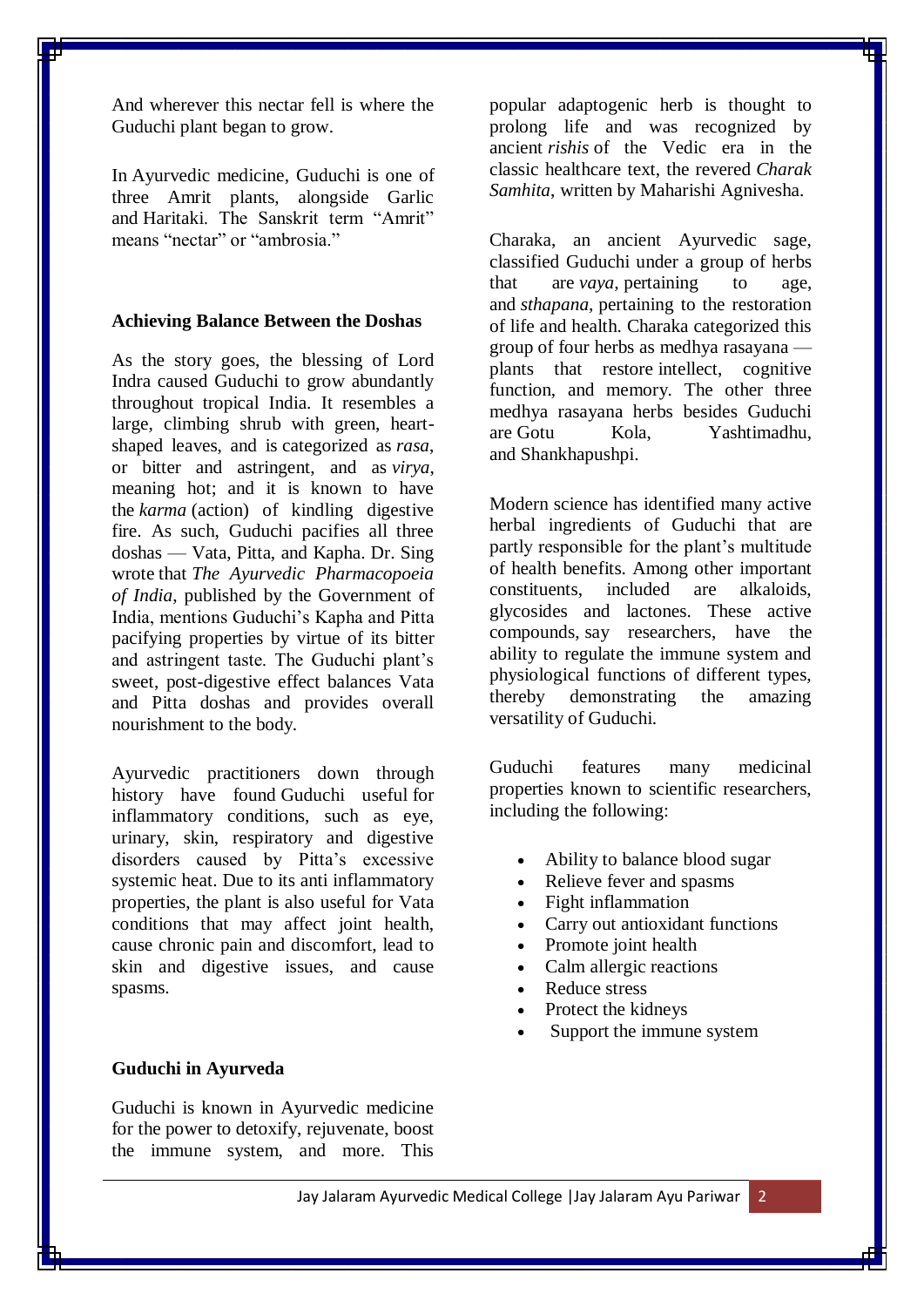## **Modern** Guduchi **Benefits**

[Researchers](https://www.ncbi.nlm.nih.gov/pmc/articles/PMC2924974/) reporting in the National Institutes of Health have noted that the pharmacological actions attributed to Guduchi in Ayurvedic texts have been validated by a remarkable body of modern evidence, which suggests that this biochemical-rich plant has immense potential in modern healing modalities. The preponderance of stress-related health issues, nutrient- deficient diets, and insufficient rest that we experience today makes this ancient herb more than relevant in our era.

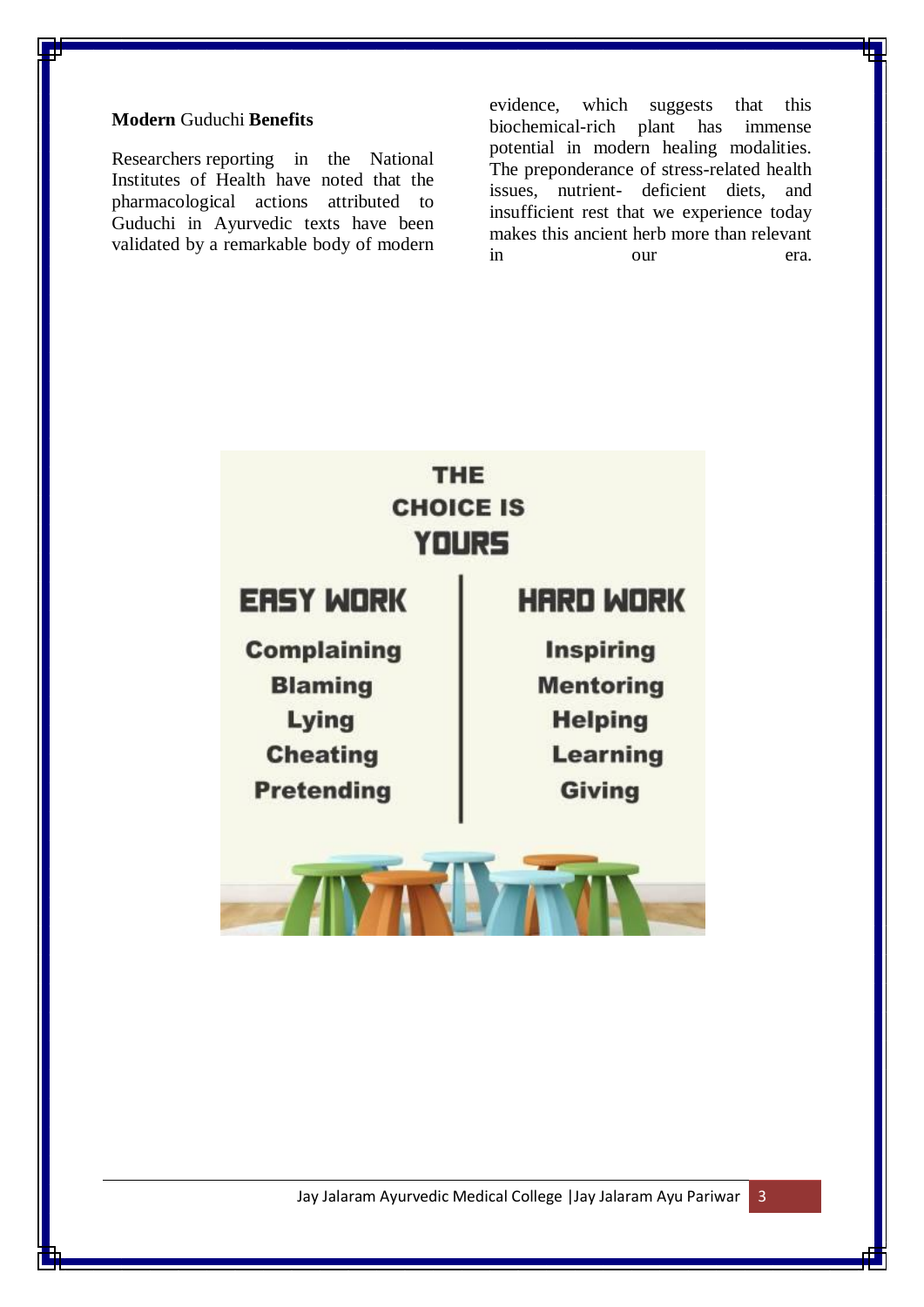## **ARTICLES From Faculty**

## **World Nature Conservation Day**

**Dr. Megha Patel | Assistant Professor | Dept.of Panchkarma |Jay Jalaram Ayurvedic Medical College,Shivpuri.**

### *"Look deep into nature, and then you will understand everything better."*

Celebrated on July 28 each year, the World Nature Conservation Day acknowledges that a healthy environment is the foundation for a stable and healthy society. To ensure the wellbeing of the present and future generations, we all must as responsible human beings participate in protecting and conserving our nature.

The World Nature Conservation Day is widely known yearly on July 28. At the present time is widely known to elevate consciousness about defending nature and conserving our pure sources. Yearly, World Nature Conservation Day is noticed on today with a major theme highlighting the significance to preserve and protect nature. With totally different goals, organizations and governments round the world give you distinctive concepts to have fun the day. World Nature Conservation Day 2021 date is July 28, and this 12 months, digital celebration is being promoted by environmentalists. As a result of this 12 months, we're battling a pandemic, a worldwide theme as such has not been determined. On this article, we convey you World Nature Conservation Day 2021 date, historical past and significance to enhance consciousness on defending our pure sources.

Yearly, World Nature Conservation Day is widely known on July 28. There is no such thing as a clear clarification as to why this date was chosen to have fun the day. This 12 month too, World Nature Conservation Day is noticed on the identical day, which is at present. Yearly, a unique theme is determined by organizations and environmentalists. Since we're presently in the center of a pandemic, no theme as such has been introduced, however the significance of practicing to defend pure sources stay. **Thoughts-Boggling Info About Nature That Will Depart You in Awe of Our Inexperienced Planet!**

On this Day, spread a message about the significance of conservation of nature with friends and family. We should understand the importance and value of our natural resources. The day is celebrated by participating in the events, planting trees, seminars conducted by various organizations. World celebrates World *Nature [Conservation](https://aviancetechnologies.com/blog/world-nature-conservation-day-2020-date-history-quotes-how-to-celebrate-the-world-nature-conservation-day/) Day.* It aims at increasing awareness of natural resources and makes people understand the importance and value of our natural resources.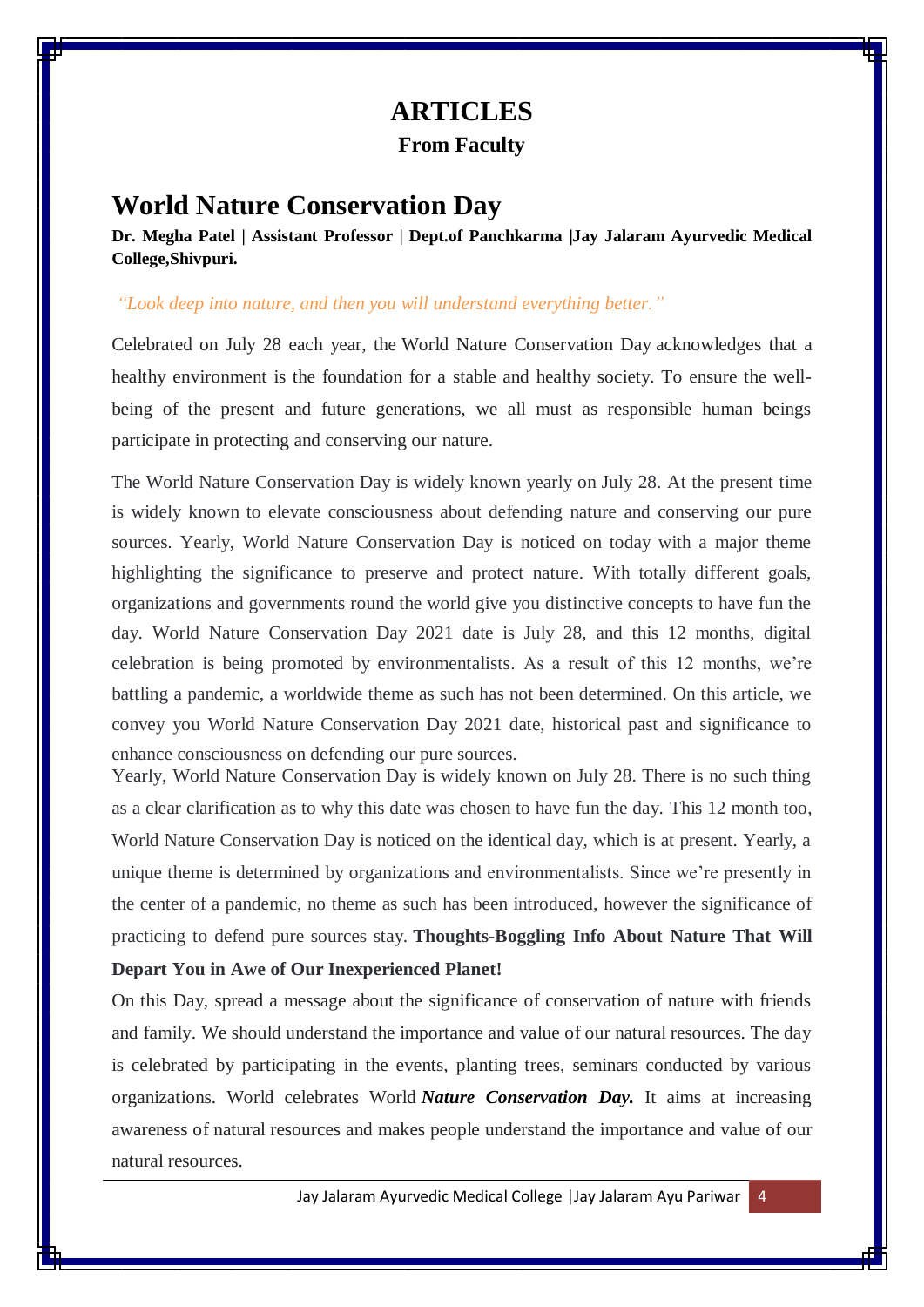*How can we conserve nature?*

- *Plant a tree* Planting trees for the environment is good as they are renewable, biodegradable and recyclable
- *Conservation of Water* Conservation of water means careful and economical use of water. We should conserve water as it is a precious natural resource.
- *Reduce the use of electricity* If we reduce energy consumption, then power plants will need to produce less electricity and thus reducing the number of fossil fuels burned every day.
- *Spread Awareness* We should understand the importance and value of our natural resources.
- *Use Less Paper*

We must try to use less paper as far as it is possible. The benefit of reducing paper consumption is saving the world.